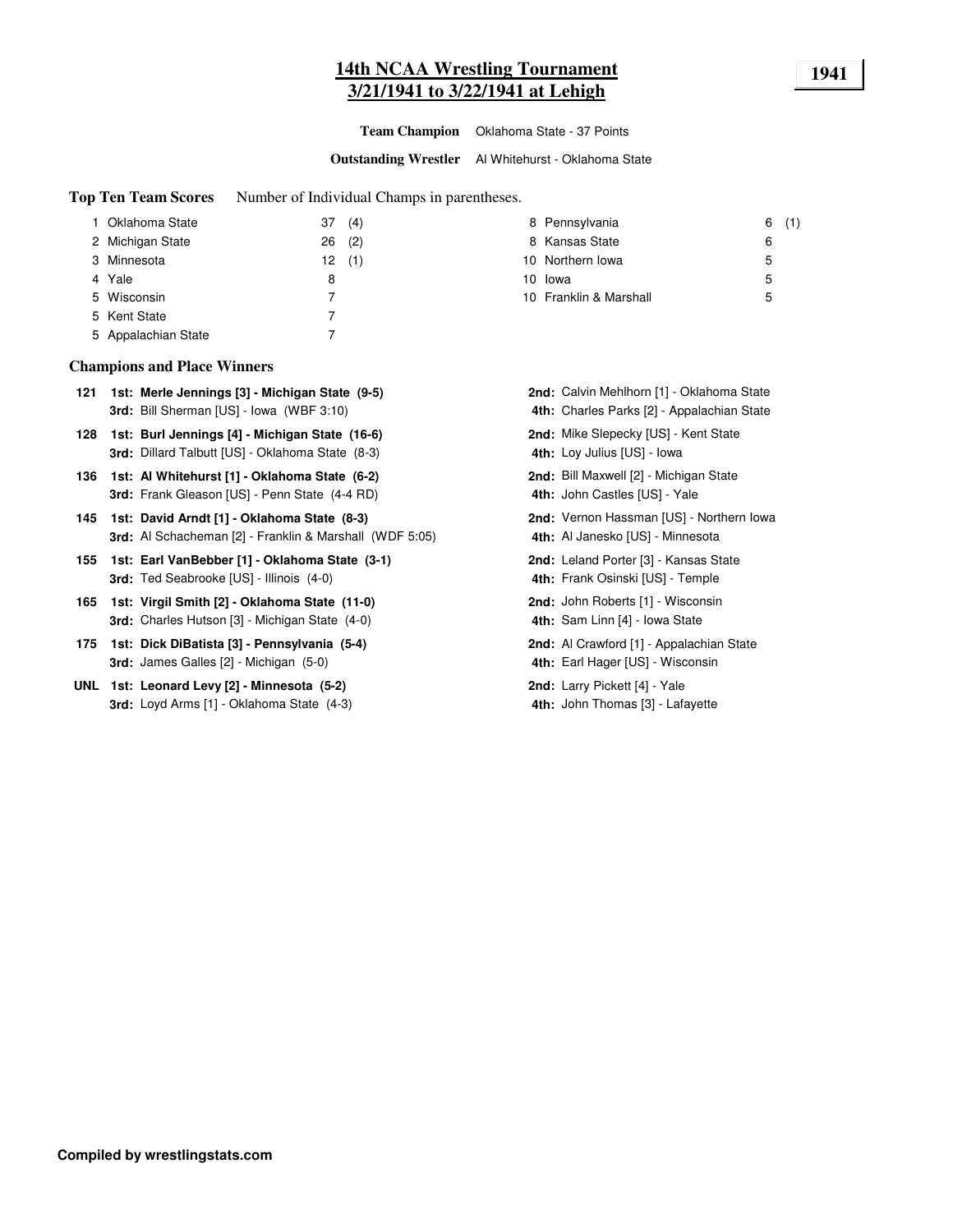|                                      | Calvin Mehlhorn       |                          | 121 Weight Class         |
|--------------------------------------|-----------------------|--------------------------|--------------------------|
| Jacob Twersky, CCNY                  |                       |                          |                          |
|                                      |                       | Calvin Mehlhorn 4-1      |                          |
| Bill Sherman, Iowa                   |                       |                          |                          |
| Frank Wolinski, Minnesota            | <b>Bill Sherman</b>   |                          |                          |
|                                      |                       |                          |                          |
| Charley Ridenour, Penn State [4]     |                       |                          | Calvin Mehlhorn 9-7      |
|                                      | Charley Ridenour 17-5 |                          |                          |
| Ted Schoenberg, Harvard              |                       |                          |                          |
|                                      |                       | Charley Ridenour 14-11   |                          |
| Ed Stehman, Lock Haven               |                       |                          |                          |
|                                      | John Kanavas          |                          |                          |
| John Kanavas, Dubuque                |                       |                          |                          |
|                                      |                       |                          | Merle Jennings 9-5       |
| Charles Parks, Appalachian State [2] |                       |                          |                          |
|                                      | <b>Charles Parks</b>  |                          |                          |
| Milton Kuska, Nebraska               |                       |                          |                          |
|                                      |                       | Charles Parks 10-4       |                          |
| Merl Smith, Wyoming                  |                       |                          |                          |
|                                      | Tony Carcione 8-3     |                          |                          |
| Tony Carcione, Lehigh                |                       |                          |                          |
|                                      |                       |                          | Merle Jennings Fall 1:59 |
| Merle Jennings, Michigan State [3]   |                       |                          |                          |
|                                      | Merle Jennings        |                          |                          |
| Irving Adams, Springfield            |                       |                          |                          |
| Reynold Greenburg, Lafayette         |                       | Merle Jennings Fall 7:38 |                          |
|                                      | Reynold Greenburg     |                          |                          |
| Bye                                  |                       |                          |                          |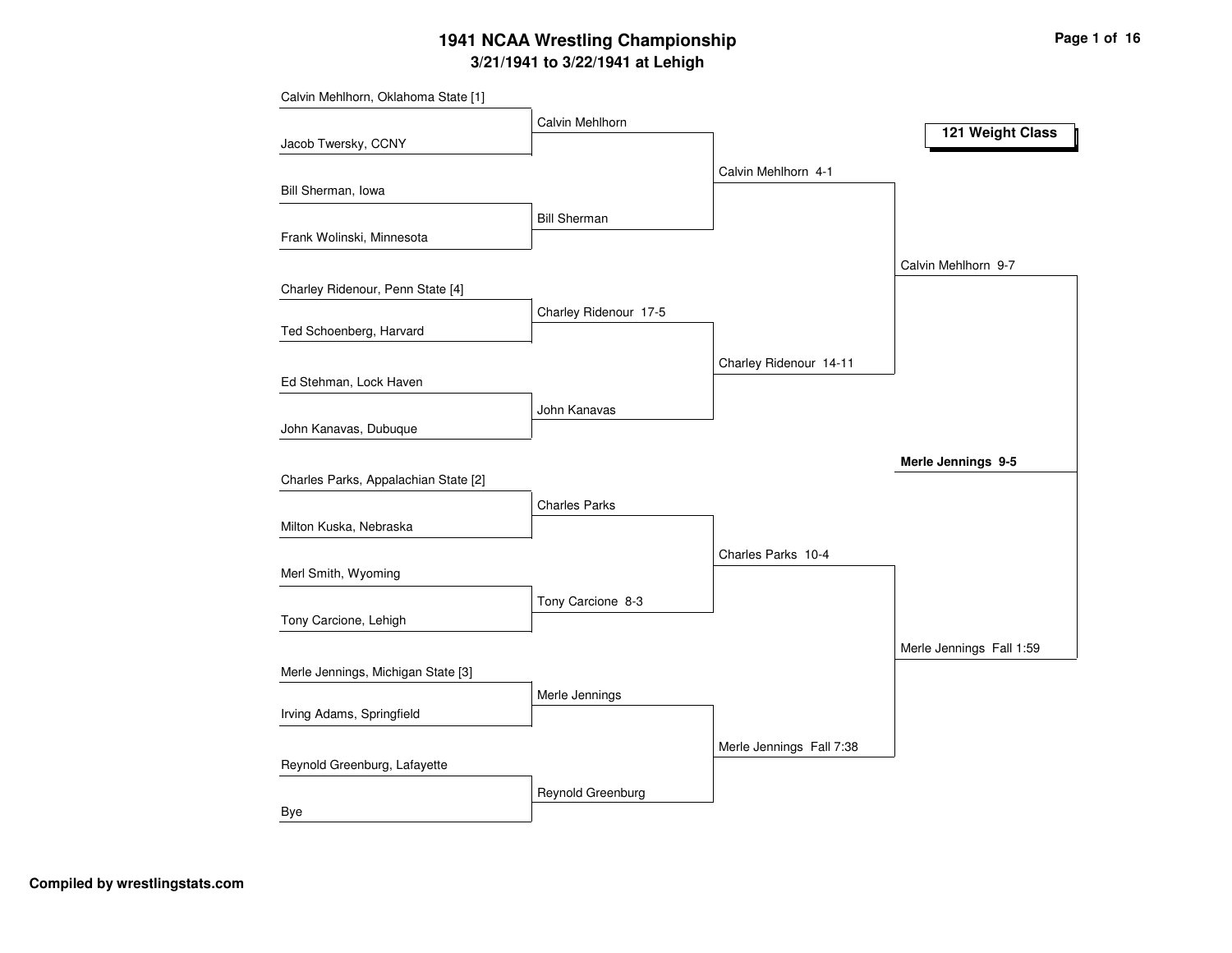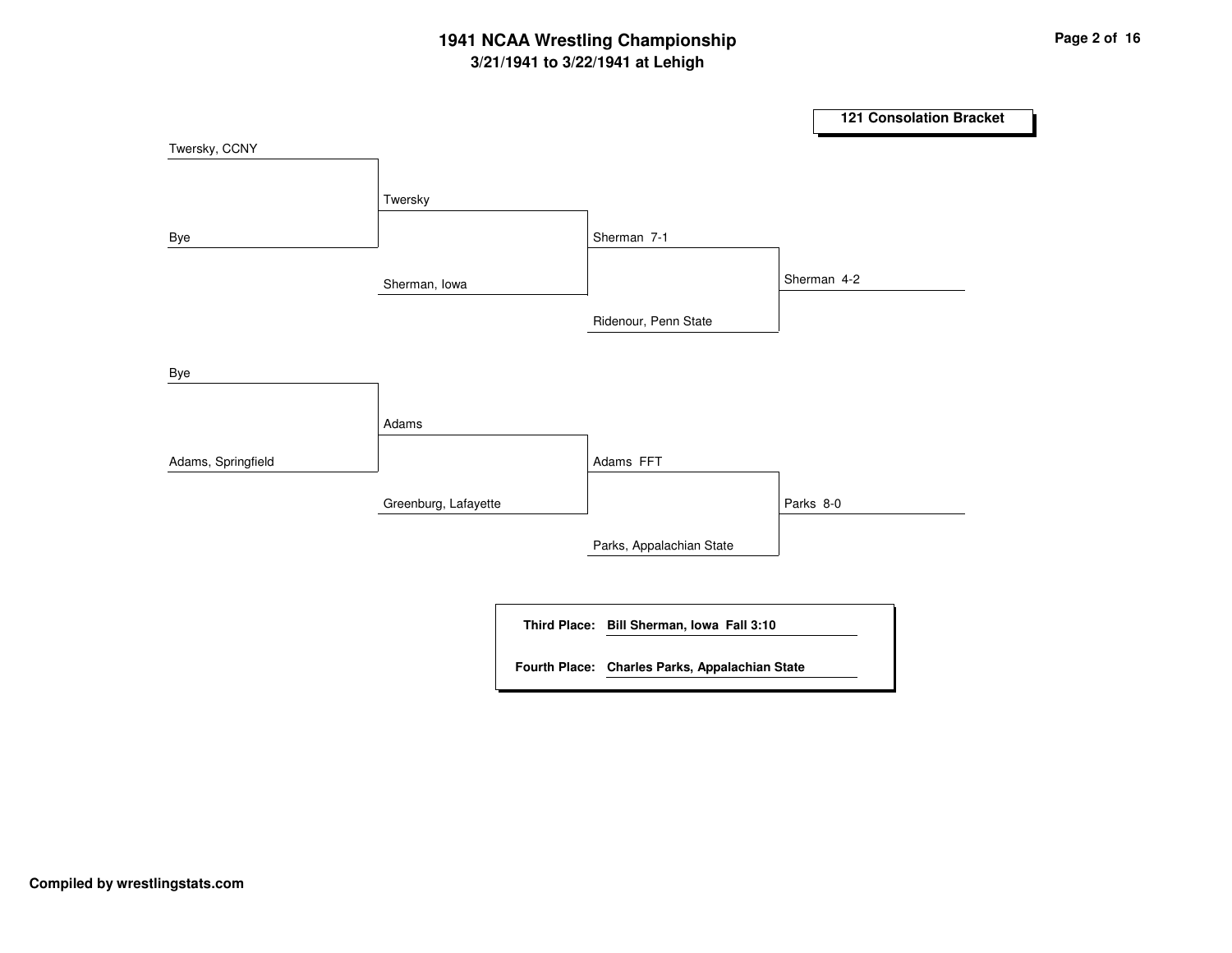| Ray Stone, Iowa State [1]                |                        |                        |                         |                           |
|------------------------------------------|------------------------|------------------------|-------------------------|---------------------------|
| Bye                                      | Ray Stone              |                        |                         |                           |
| John Cooper, St. Lawrence                | John Cooper            | Ray Stone              |                         | 128 Weight Class          |
| Bye                                      |                        |                        |                         |                           |
| Robert McArdle, West Virginia            |                        |                        | Loy Julius 7-5          |                           |
| Bye                                      | Robert McArdle         |                        |                         |                           |
| Loy Julius, Iowa                         |                        | Loy Julius             |                         |                           |
| Bye                                      | Loy Julius             |                        |                         |                           |
| Burl Jennings, Michigan State [4]        |                        |                        |                         | Burl Jennings 5-2         |
| Bye                                      | <b>Burl Jennings</b>   |                        |                         |                           |
| Frank Bailey, Lehigh                     |                        | Burl Jennings 5-2      |                         |                           |
| <b>Bye</b>                               | Frank Bailey           |                        |                         |                           |
| Jack Grifo, Lafayette                    |                        |                        | Burl Jennings 7-2       |                           |
| Joe Homiak, Franklin & Marshall          | Jack Grifo             |                        |                         |                           |
| Milton Conzett, Dubuque                  |                        | Milton Conzett         |                         |                           |
| Robert Eberle, Princeton                 | <b>Milton Conzett</b>  |                        |                         |                           |
| James Laggan, Pennsylvania               |                        |                        |                         | <b>Burl Jennings 16-6</b> |
| Clarence Shapiro, CCNY                   | James Laggan           |                        |                         |                           |
| Dillard Talbutt, Oklahoma State          |                        | <b>Dillard Talbutt</b> |                         |                           |
| Walter Hummel, Northern Colorado         | <b>Dillard Talbutt</b> |                        |                         |                           |
| Mike Slepecky, Kent State                |                        |                        | Mike Slepecky Fall 5:28 |                           |
| Bye                                      | Mike Slepecky          |                        |                         |                           |
| Robert Antonacci, Indiana [2]            |                        | Mike Slepecky 11-9     |                         |                           |
|                                          | Robert Antonacci       |                        |                         |                           |
| Bye<br>Delbert Jensen, Northern Iowa [3] |                        |                        |                         | Mike Slepecky Fall 4:06   |
|                                          | Delbert Jensen         |                        |                         |                           |
| Bye<br>Cliff Perrizo, Minnesota          |                        | Delbert Jensen         |                         |                           |
|                                          | <b>Cliff Perrizo</b>   |                        |                         |                           |
| Bye<br>Mel Baldwin, Wyoming              |                        |                        | Delbert Jensen 13-4     |                           |
|                                          | Mel Baldwin            |                        |                         |                           |
| Bye                                      |                        | John McGrath           |                         |                           |
| John McGrath, Virginia Military          | John McGrath           |                        |                         |                           |
| Bye                                      |                        |                        |                         |                           |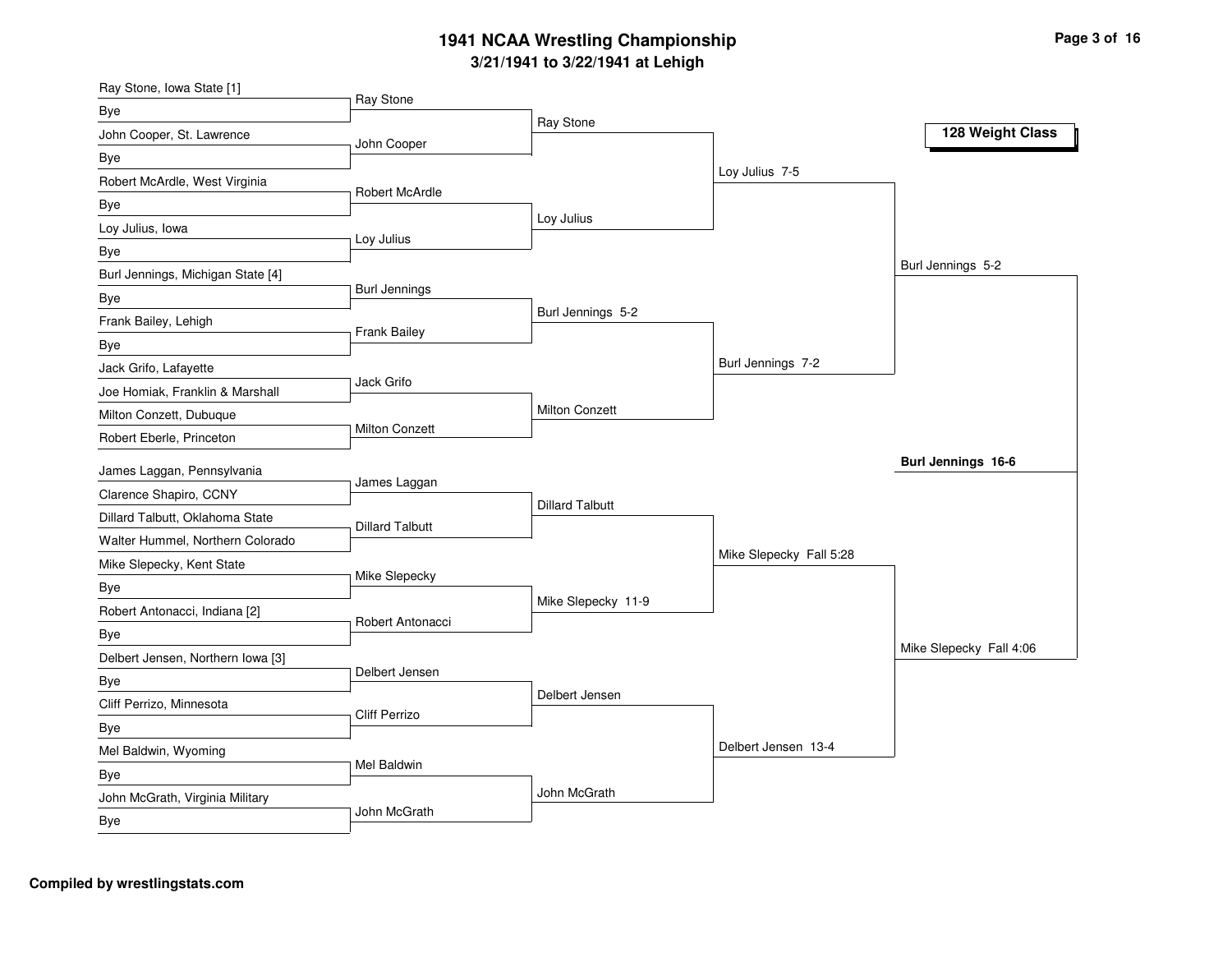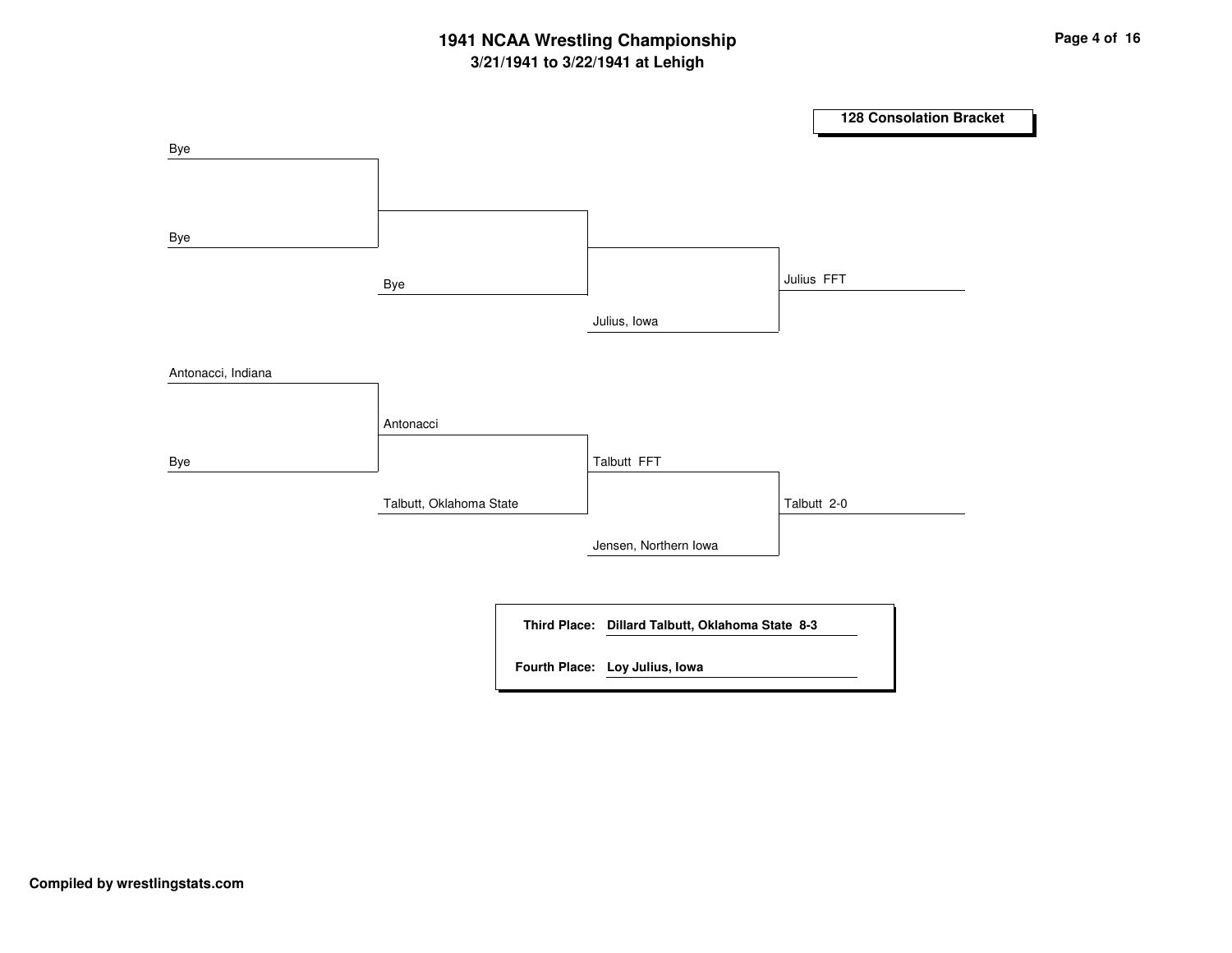| Marvin Applebaum, CCNY            |                            |                         |                         |
|-----------------------------------|----------------------------|-------------------------|-------------------------|
|                                   | Marvin Applebaum           |                         | 136 Weight Class        |
| Bye                               |                            |                         |                         |
|                                   |                            | John Castles 10-3       |                         |
| John Castles, Yale                |                            |                         |                         |
| Lindo Nangeroni, Rutgers [4]      | John Castles 10-4          |                         |                         |
|                                   |                            |                         |                         |
|                                   |                            |                         | Al Whitehurst Fall 2:27 |
| Tom Fuller, Washington & Lee      | Peter Culbertson Fall 4:45 |                         |                         |
| Peter Culbertson, Minnesota       |                            |                         |                         |
|                                   |                            | Al Whitehurst Fall 7:16 |                         |
| Herb Bohnet, Springfield          |                            |                         |                         |
|                                   | Al Whitehurst 9-1          |                         |                         |
| Al Whitehurst, Oklahoma State [1] |                            |                         |                         |
|                                   |                            |                         | Al Whitehurst 6-2       |
| Frank Gleason, Penn State         |                            |                         |                         |
|                                   | Frank Gleason 7-0          |                         |                         |
| Phillip Geib, Franklin & Marshall |                            |                         |                         |
|                                   |                            | Bill Maxwell Fall 7:28  |                         |
| Bill Maxwell, Michigan State [2]  |                            |                         |                         |
|                                   | Bill Maxwell Fall 8:27     |                         |                         |
| Albert Lee, Lehigh                |                            |                         |                         |
|                                   |                            |                         | Bill Maxwell Fall 4:14  |
| Peter Bernardino, Temple          |                            |                         |                         |
| Fred Bishop, Cornell Iowa         | Peter Bernardino 12-4      |                         |                         |
|                                   |                            |                         |                         |
| Roger Isaacson, Northern Iowa [3] |                            | Roger Isaacson 14-0     |                         |
|                                   |                            |                         |                         |
| Bye                               | Roger Isaacson             |                         |                         |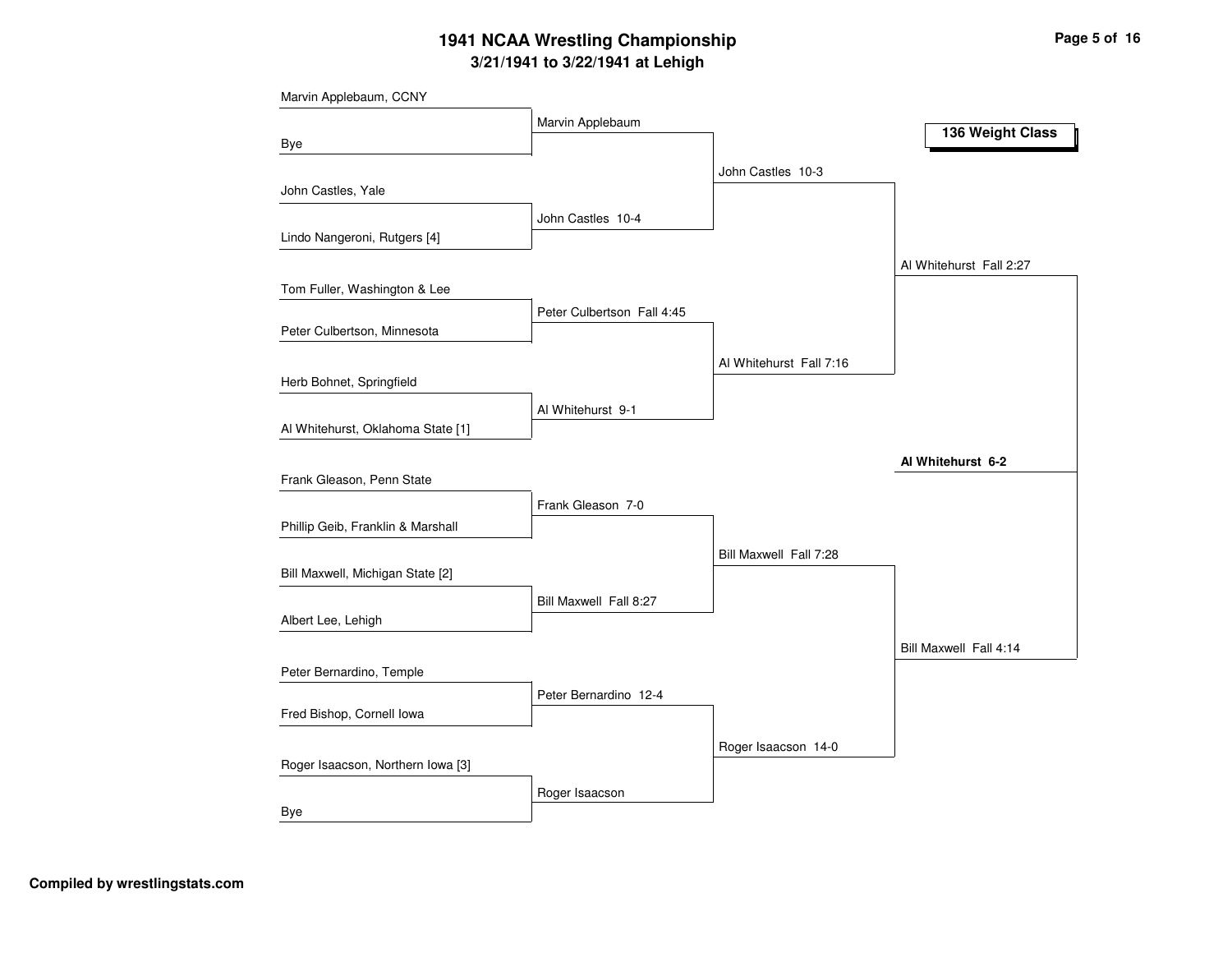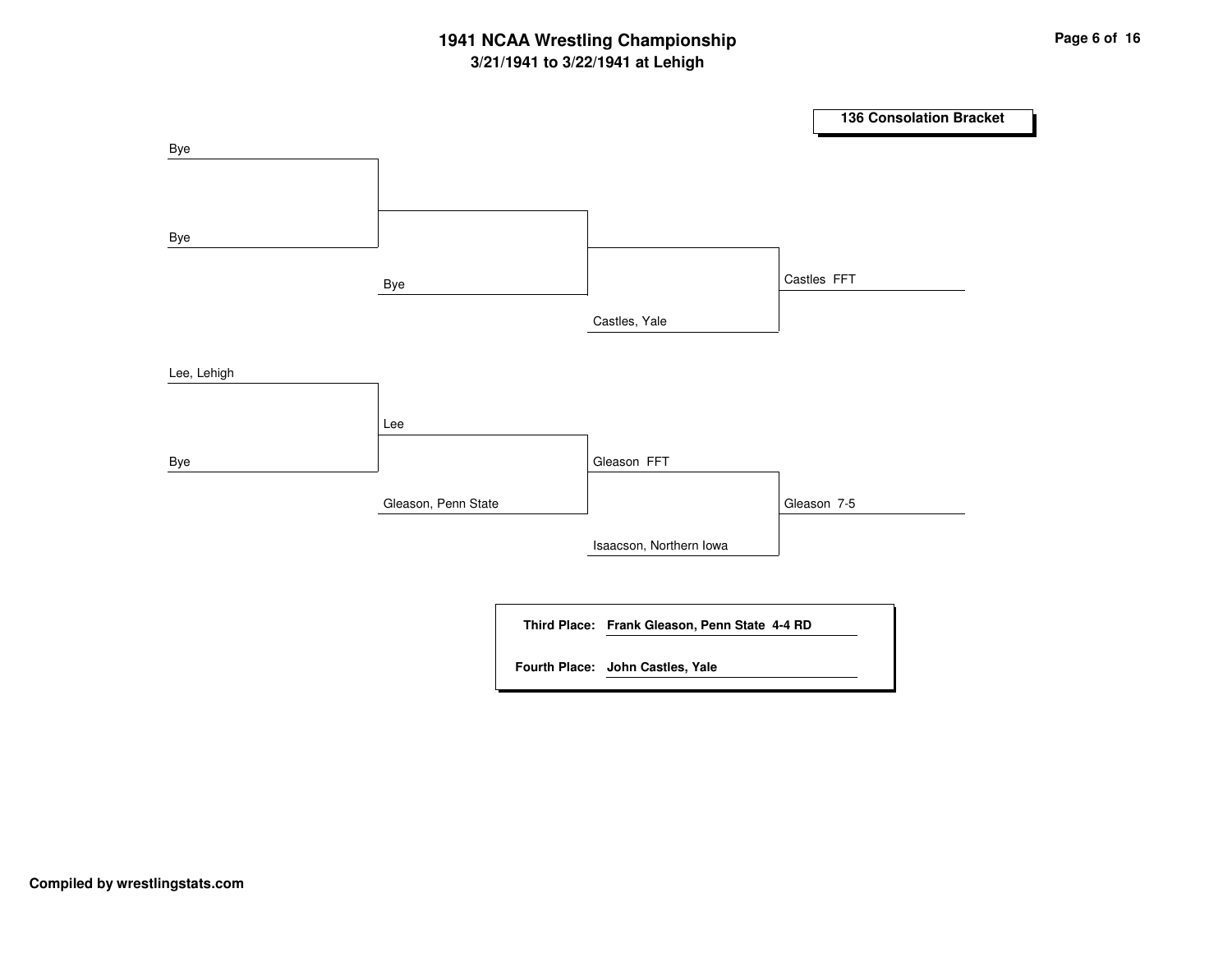| Dennis Hess, Idaho                                                |                       |                          |                          |                     |
|-------------------------------------------------------------------|-----------------------|--------------------------|--------------------------|---------------------|
| Bye                                                               | Dennis Hess           |                          |                          |                     |
| Tony Montonaro, Ohio State [4]                                    | Tony Montonaro        | Tony Montonaro Fall 4:37 |                          | 145 Weight Class    |
| Bye                                                               |                       |                          |                          |                     |
| Bill Purdue, Appalachian State                                    |                       |                          | Tony Montonaro Fall 5:45 |                     |
| Bye                                                               | <b>Bill Purdue</b>    |                          |                          |                     |
| Joe Quinn, Lehigh                                                 |                       | Joe Quinn 5-2            |                          |                     |
| Bye                                                               | Joe Quinn             |                          |                          |                     |
| Al Janesko, Minnesota                                             |                       |                          |                          | David Arndt 6-4     |
| Bye                                                               | Al Janesko            |                          |                          |                     |
| Robert Jeffrey, Virginia Military                                 |                       | Al Janesko 10-2          |                          |                     |
| Bye                                                               | Robert Jeffrey        |                          |                          |                     |
| Charles Mogensen, Rutgers                                         |                       |                          | David Arndt 3-2          |                     |
| Bye                                                               | Charles Mogensen      |                          |                          |                     |
| Gene Tornquist, Cornell Iowa                                      |                       | David Arndt Fall 5:53    |                          |                     |
| David Arndt, Oklahoma State [1]                                   | David Arndt           |                          |                          |                     |
|                                                                   |                       |                          |                          | David Arndt 8-3     |
| Al Schacheman, Franklin & Marshall [2]<br>Alfred Busch, Wisconsin | Al Schacheman         |                          |                          |                     |
|                                                                   |                       | Vernon Hassman 10-6      |                          |                     |
| Vernon Hassman, Northern Iowa                                     | Vernon Hassman        |                          |                          |                     |
| Robert Faye, Lock Haven                                           |                       |                          | Vernon Hassman 7-5       |                     |
| Florian Beisergel, Springfield                                    | Florian Beisergel     |                          |                          |                     |
| Bye                                                               |                       | LeLand Merrill Fall 5:02 |                          |                     |
| LeLand Merrill, Michigan State                                    | <b>LeLand Merrill</b> |                          |                          |                     |
| Bye                                                               |                       |                          |                          | Vernon Hassman 15-5 |
| Joe Scalzo, Penn State [3]                                        | Joe Scalzo            |                          |                          |                     |
| Bye                                                               |                       | Glenn Duncan 10-6        |                          |                     |
| Glenn Duncan, Kansas State                                        | Glenn Duncan          |                          |                          |                     |
| <b>Bye</b>                                                        |                       |                          |                          |                     |
| Al Rieser, Temple                                                 | Al Rieser             |                          | Glenn Duncan Fall 7:30   |                     |
| Bye                                                               |                       |                          |                          |                     |
| Otto Kuchster, Colorado State                                     | Otto Kuchster         | Otto Kuchster 10-1       |                          |                     |
| Bye                                                               |                       |                          |                          |                     |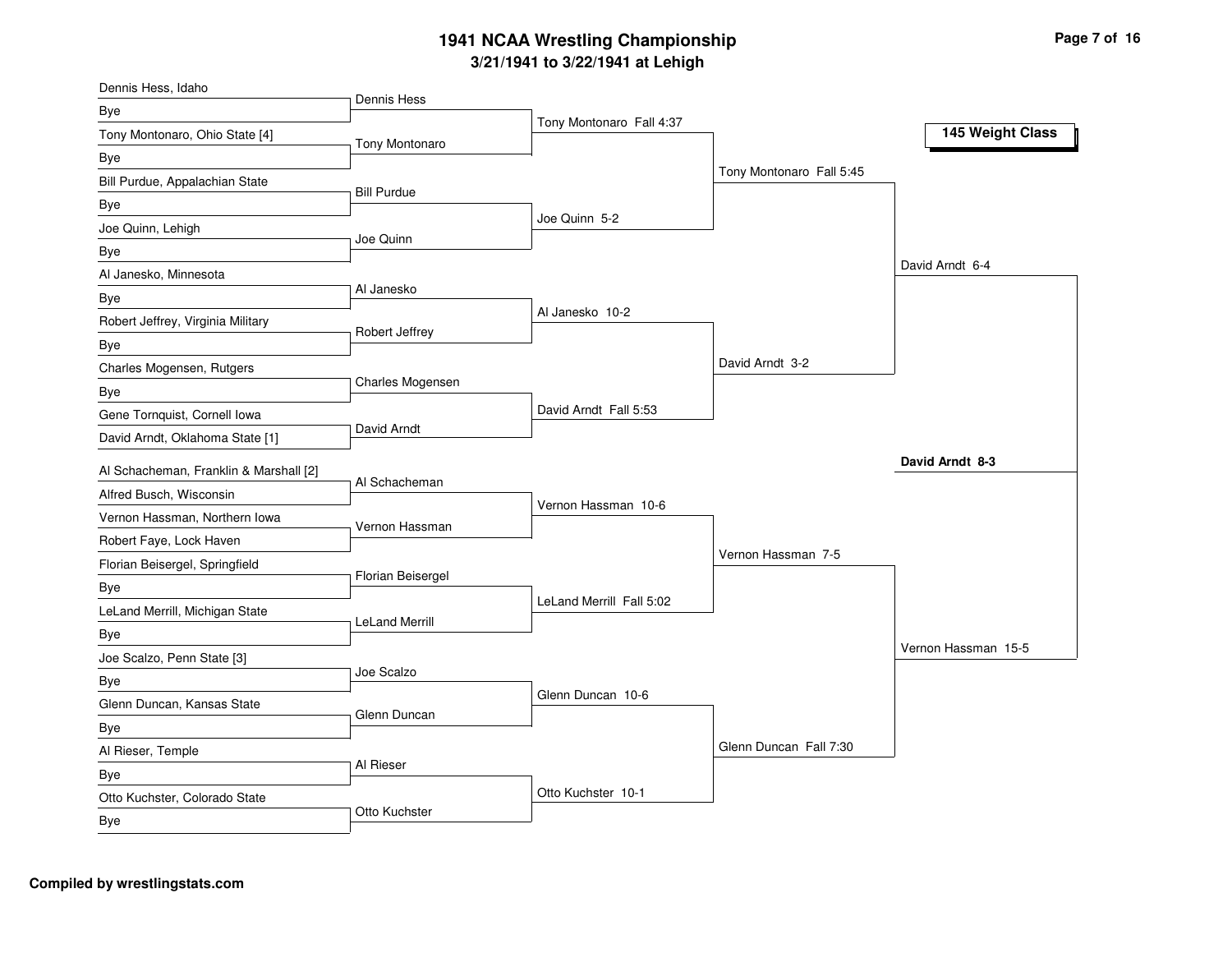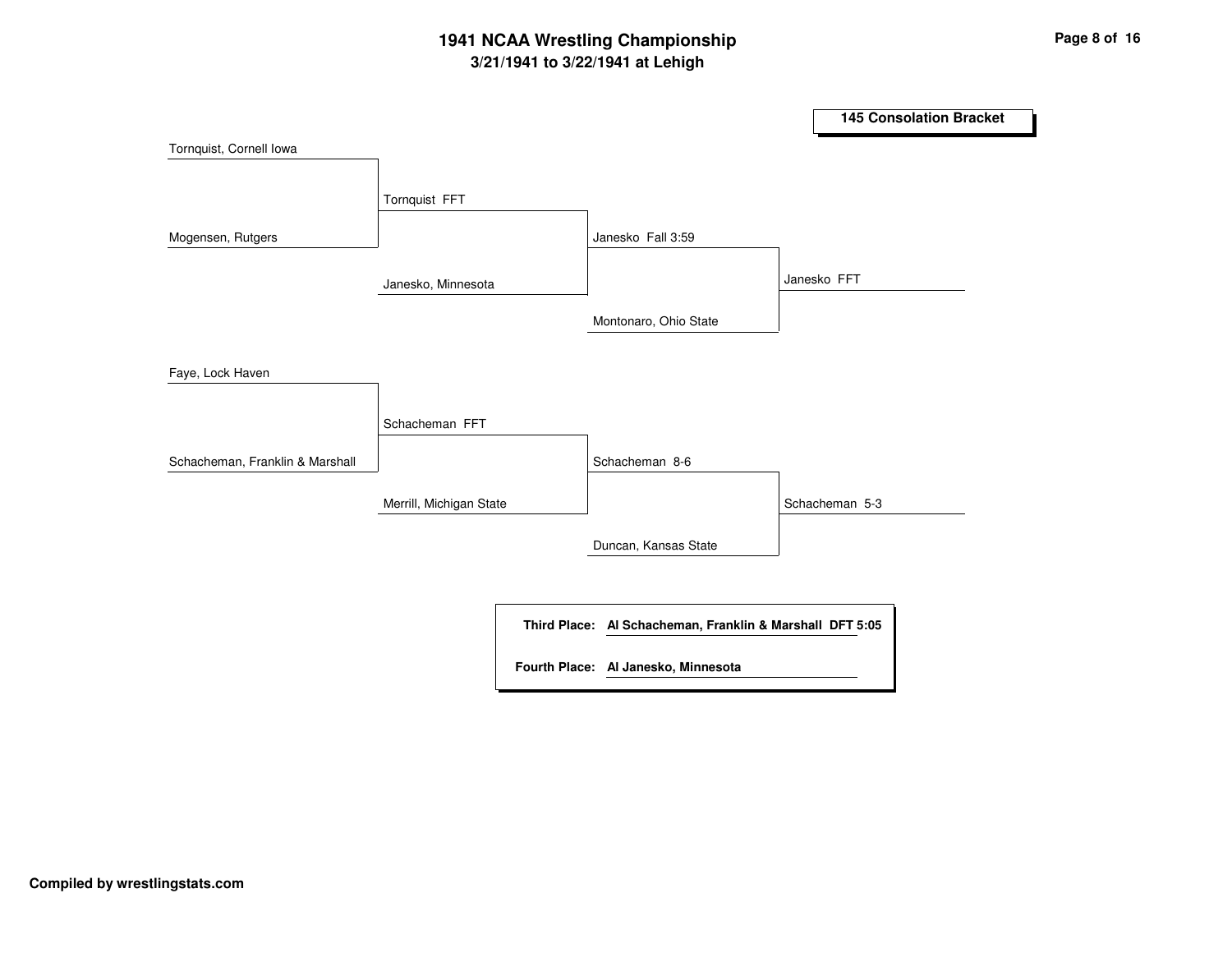|                                    | Frank Osinski Fall 7:22    |                    |                          |
|------------------------------------|----------------------------|--------------------|--------------------------|
| Lou Nangeroni, Rutgers             |                            |                    | 155 Weight Class         |
|                                    |                            | Frank Osinski 12-5 |                          |
| Gordon Giles, Lock Haven           |                            |                    |                          |
|                                    | Joe Loucks 8-3             |                    |                          |
| Joe Loucks, Iowa State [4]         |                            |                    |                          |
|                                    |                            |                    | Earl VanBebber Fall 8:19 |
| Lloyd Schumacher, Minnesota        | Lloyd Schumacher Fall 4:20 |                    |                          |
| David See, Springfield             |                            |                    |                          |
|                                    |                            | Earl VanBebber 6-2 |                          |
| James Swetting, Virginia Military  |                            |                    |                          |
|                                    | Earl VanBebber 8-1         |                    |                          |
| Earl VanBebber, Oklahoma State [1] |                            |                    |                          |
|                                    |                            |                    | Earl VanBebber 3-1       |
| Warren Tischler, Pennsylvania      |                            |                    |                          |
|                                    | Robert Fleming 15-13       |                    |                          |
| Robert Fleming, Iowa               |                            |                    |                          |
| Steve Hale, Wyoming                |                            | Leland Porter 12-4 |                          |
|                                    | Leland Porter Fall 4:37    |                    |                          |
| Leland Porter, Kansas State [3]    |                            |                    |                          |
|                                    |                            |                    | Leland Porter 4-3        |
| Paul Bergman, Lafayette            |                            |                    |                          |
|                                    | Paul Bergman 10-5          |                    |                          |
| Frank McKenna, Lehigh              |                            |                    |                          |
|                                    |                            | Ted Seabrooke 6-2  |                          |
| Ted Seabrooke, Illinois            |                            |                    |                          |
|                                    | Ted Seabrooke 3-1          |                    |                          |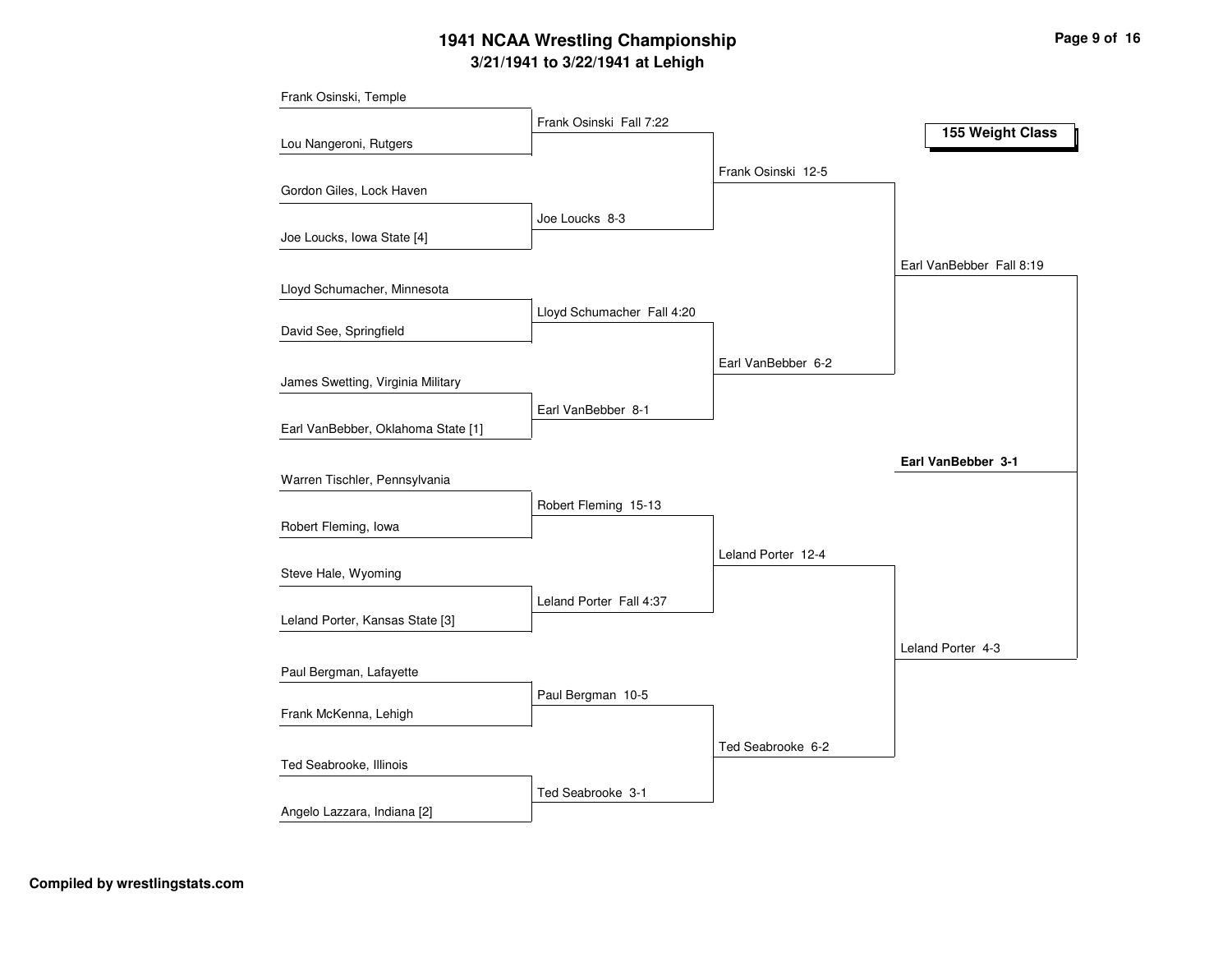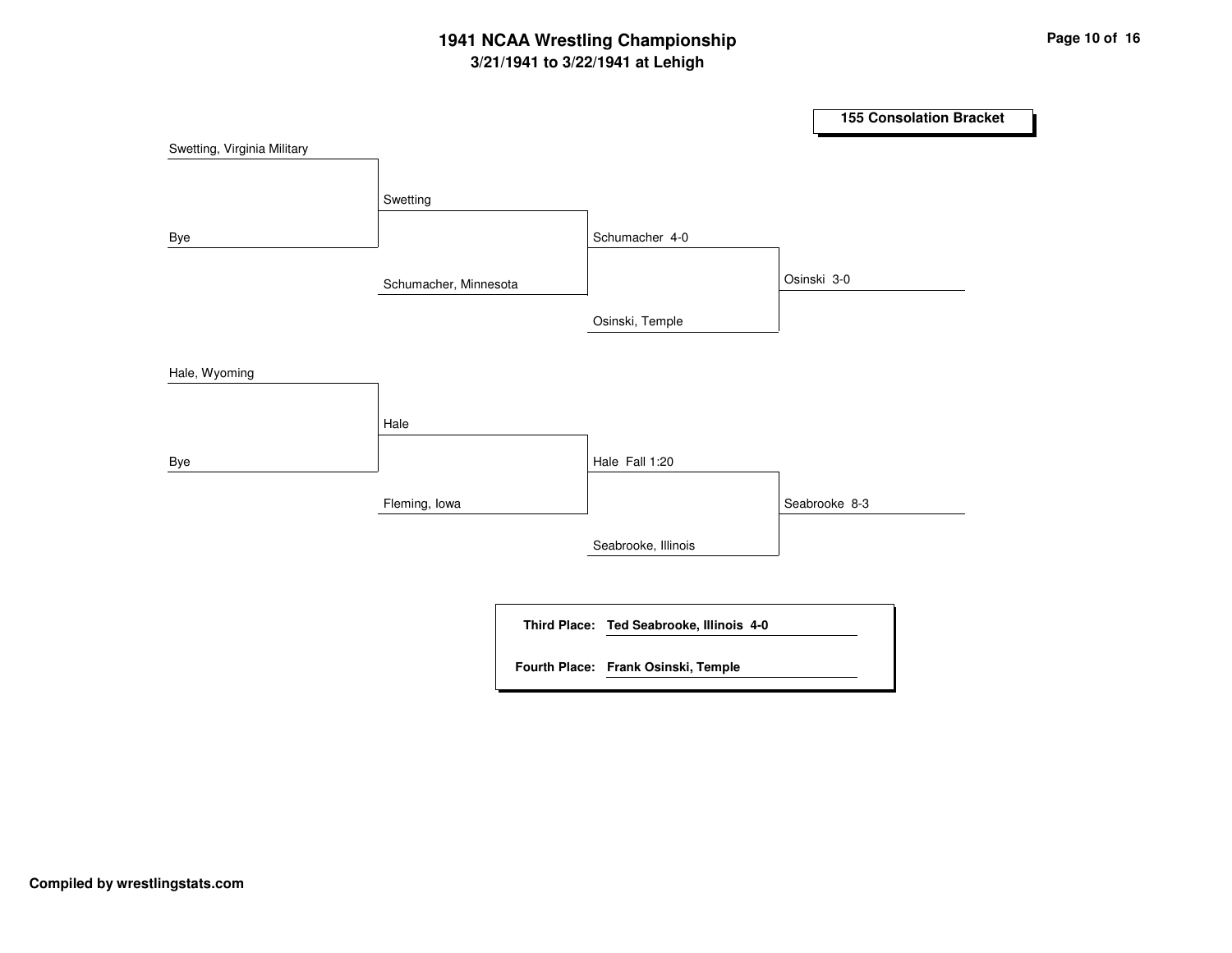| Neil McKinstry, Northern Colorado  |                          |                          |                   |
|------------------------------------|--------------------------|--------------------------|-------------------|
|                                    | Neil McKinstry 8-2       |                          | 165 Weight Class  |
| Barth Schuman, Springfield         |                          |                          |                   |
|                                    |                          | John Roberts 12-2        |                   |
| George Popushak, Kent State        |                          |                          |                   |
|                                    | John Roberts 9-4         |                          |                   |
| John Roberts, Wisconsin [1]        |                          |                          |                   |
|                                    |                          |                          | John Roberts 21-6 |
| Sam Linn, Iowa State [4]           |                          |                          |                   |
| Art Byrne, Lehigh                  | Sam Linn Fall 7:28       |                          |                   |
|                                    |                          |                          |                   |
|                                    |                          | Sam Linn Fall 2:56       |                   |
| Harry Traster, Indiana             |                          |                          |                   |
|                                    | Charles Rohrer 8-2       |                          |                   |
| Charles Rohrer, Penn State         |                          |                          |                   |
|                                    |                          |                          | Virgil Smith 11-0 |
| Virgil Smith, Oklahoma State [2]   |                          |                          |                   |
|                                    | Virgil Smith 3-0         |                          |                   |
| Wallace Johnson, Minnesota         |                          |                          |                   |
|                                    |                          | Virgil Smith 3-0         |                   |
| Bill Lyman, Cornell Iowa           |                          |                          |                   |
| Bill Courtright, Michigan          | Bill Courtright 9-4      |                          |                   |
|                                    |                          |                          |                   |
|                                    |                          |                          | Virgil Smith 2-1  |
| Henry Juran, Idaho                 |                          |                          |                   |
| George Hund, Rutgers               | Henry Juran 5-1          |                          |                   |
|                                    |                          |                          |                   |
| Bob Rhinehart, Temple              |                          | Charles Hutson Fall 4:25 |                   |
|                                    |                          |                          |                   |
| Charles Hutson, Michigan State [3] | Charles Hutson Fall 4:25 |                          |                   |
|                                    |                          |                          |                   |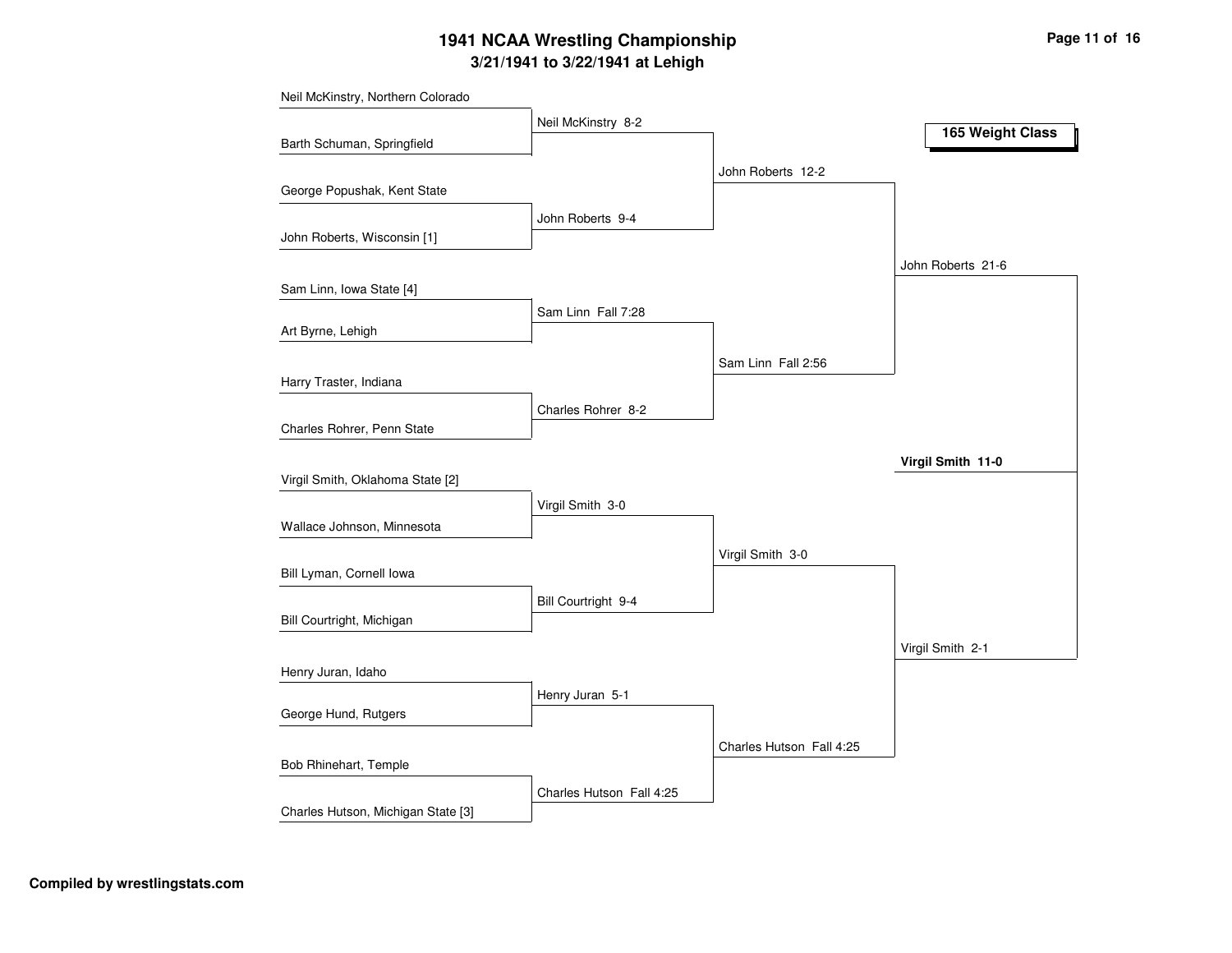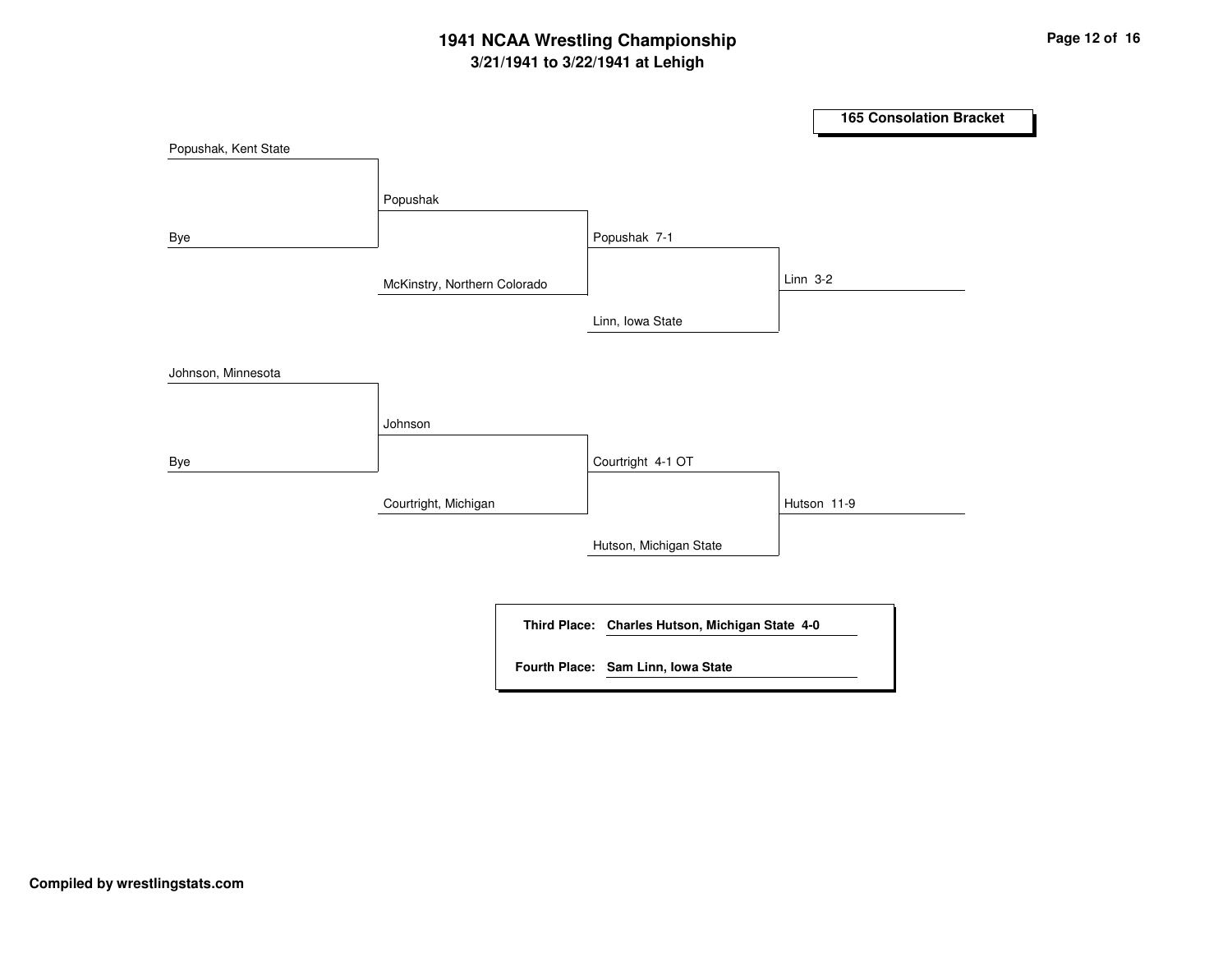|                                  | Al Crawford             |                       | 175 Weight Class   |
|----------------------------------|-------------------------|-----------------------|--------------------|
| Leon Martin, Northern Iowa       |                         |                       |                    |
|                                  |                         | Al Crawford Fall 4:46 |                    |
| Steve Swift, Virginia Military   |                         |                       |                    |
|                                  | Steve Swift Fall 8:01   |                       |                    |
| Richard Snethen, Rutgers         |                         |                       |                    |
|                                  |                         |                       | Al Crawford 16-1   |
| Earl Hager, Wisconsin            |                         |                       |                    |
|                                  | Earl Hager Fall 2:31    |                       |                    |
| Leon McKenzie, Oklahoma State    |                         |                       |                    |
|                                  |                         | Earl Hager 9-8        |                    |
| Dick Brenneman, Lehigh           |                         |                       |                    |
|                                  | Joe Aschauer 8-3        |                       |                    |
| Joe Aschauer, Kent State [4]     |                         |                       |                    |
|                                  |                         |                       | Dick DiBatista 5-4 |
| James Galles, Michigan [2]       |                         |                       |                    |
|                                  | James Galles 3-1        |                       |                    |
| Quentin Joy, Cornell Iowa        |                         |                       |                    |
|                                  |                         | James Galles 8-3      |                    |
| Dow Birkhiner, Illinois          |                         |                       |                    |
|                                  | Dow Birkhiner Fall 5:36 |                       |                    |
| Art Goeschel, CCNY               |                         |                       |                    |
|                                  |                         |                       | Dick DiBatista 5-1 |
| Lloyd Black, Temple              |                         |                       |                    |
|                                  | Dick Johnson 2-0        |                       |                    |
| Dick Johnson, Iowa State         |                         |                       |                    |
|                                  |                         | Dick DiBatista 10-4   |                    |
| Art Johnson, Iowa                |                         |                       |                    |
|                                  | Dick DiBatista 5-2      |                       |                    |
| Dick DiBatista, Pennsylvania [3] |                         |                       |                    |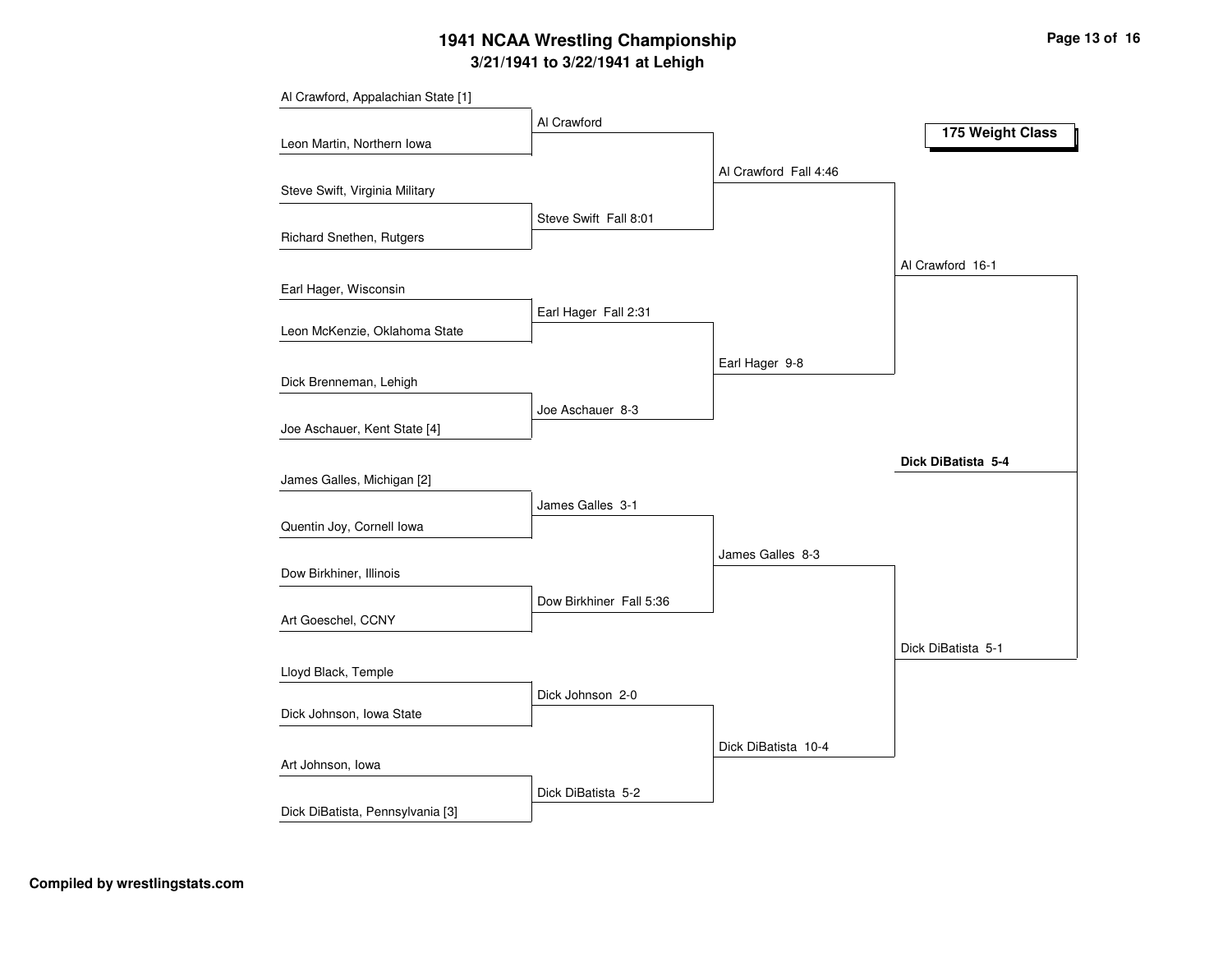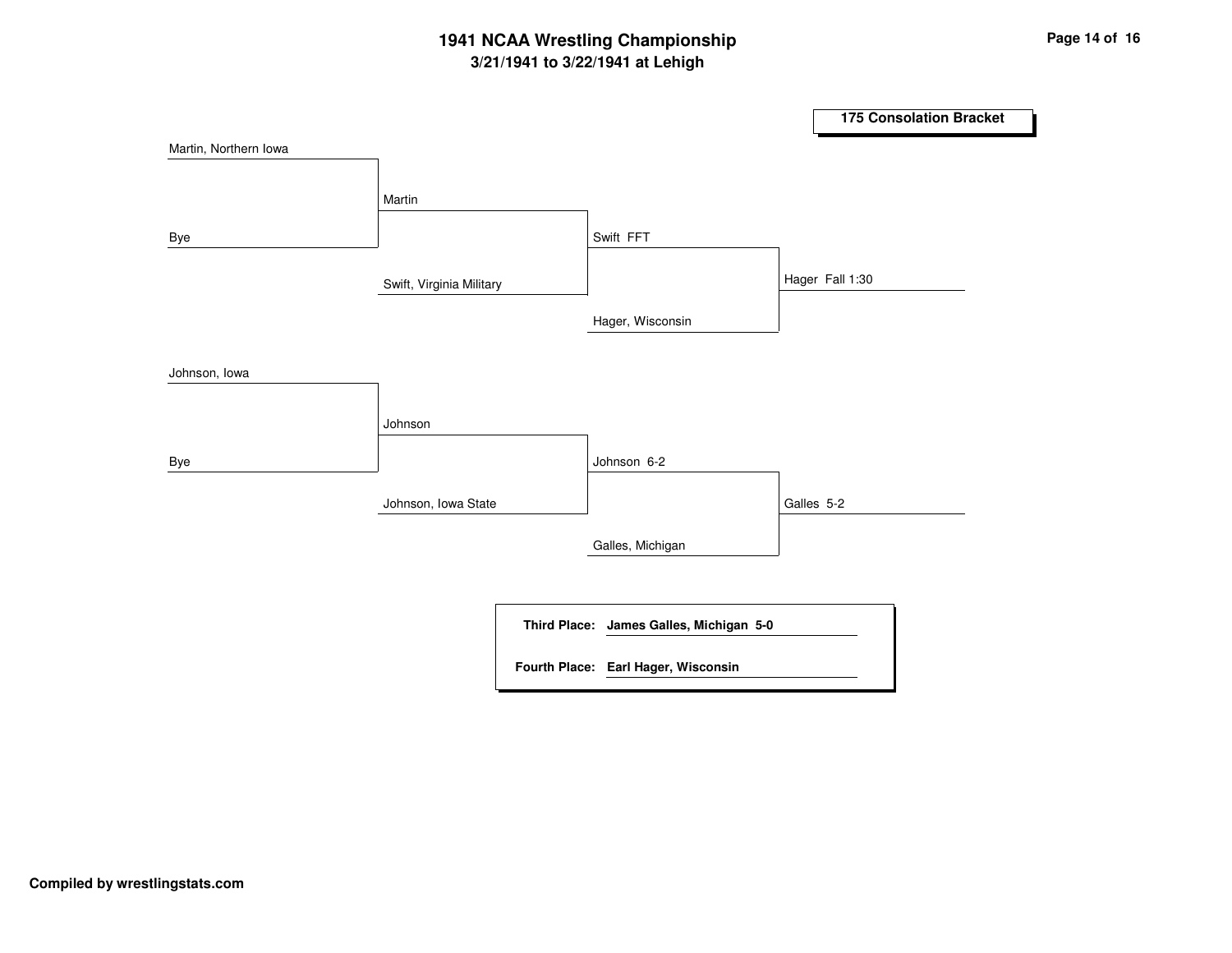|                                 | Loyd Arms                 |                         | <b>UNL Weight Class</b> |
|---------------------------------|---------------------------|-------------------------|-------------------------|
| Bye                             |                           |                         |                         |
|                                 |                           | Loyd Arms 9-3           |                         |
| Walter Porowski, Kent State     |                           |                         |                         |
|                                 | Walter Porowski Fall 3:23 |                         |                         |
| Bill Hitchcock, Lehigh          |                           |                         |                         |
|                                 |                           |                         | Larry Pickett Fall 4:55 |
| Henry Blake, Lock Haven         |                           |                         |                         |
|                                 | Bill Bennett 10-2         |                         |                         |
| Bill Bennett, Wisconsin         |                           |                         |                         |
|                                 |                           | Larry Pickett Fall 2:00 |                         |
| Thomas Davies, West Virginia    |                           |                         |                         |
|                                 | Larry Pickett 7-0         |                         |                         |
| Larry Pickett, Yale [4]         |                           |                         |                         |
|                                 |                           |                         | Leonard Levy 5-2        |
| John Thomas, Lafayette [3]      |                           |                         |                         |
|                                 | John Thomas Fall 1:38     |                         |                         |
| Walter Haloupek, Cornell Iowa   |                           |                         |                         |
|                                 |                           | John Thomas             |                         |
| Charles Zalonka, Temple         |                           |                         |                         |
|                                 | Larry Miller 6-2          |                         |                         |
| Larry Miller, Northern Colorado |                           |                         |                         |
|                                 |                           |                         | Leonard Levy 4-2 OT     |
| John Kerns, Penn State          |                           |                         |                         |
|                                 | John Kerns                |                         |                         |
| Bye                             |                           |                         |                         |
|                                 |                           | Leonard Levy 3-2        |                         |
| Bye                             |                           |                         |                         |
|                                 |                           |                         |                         |
| Leonard Levy, Minnesota [2]     | Leonard Levy              |                         |                         |